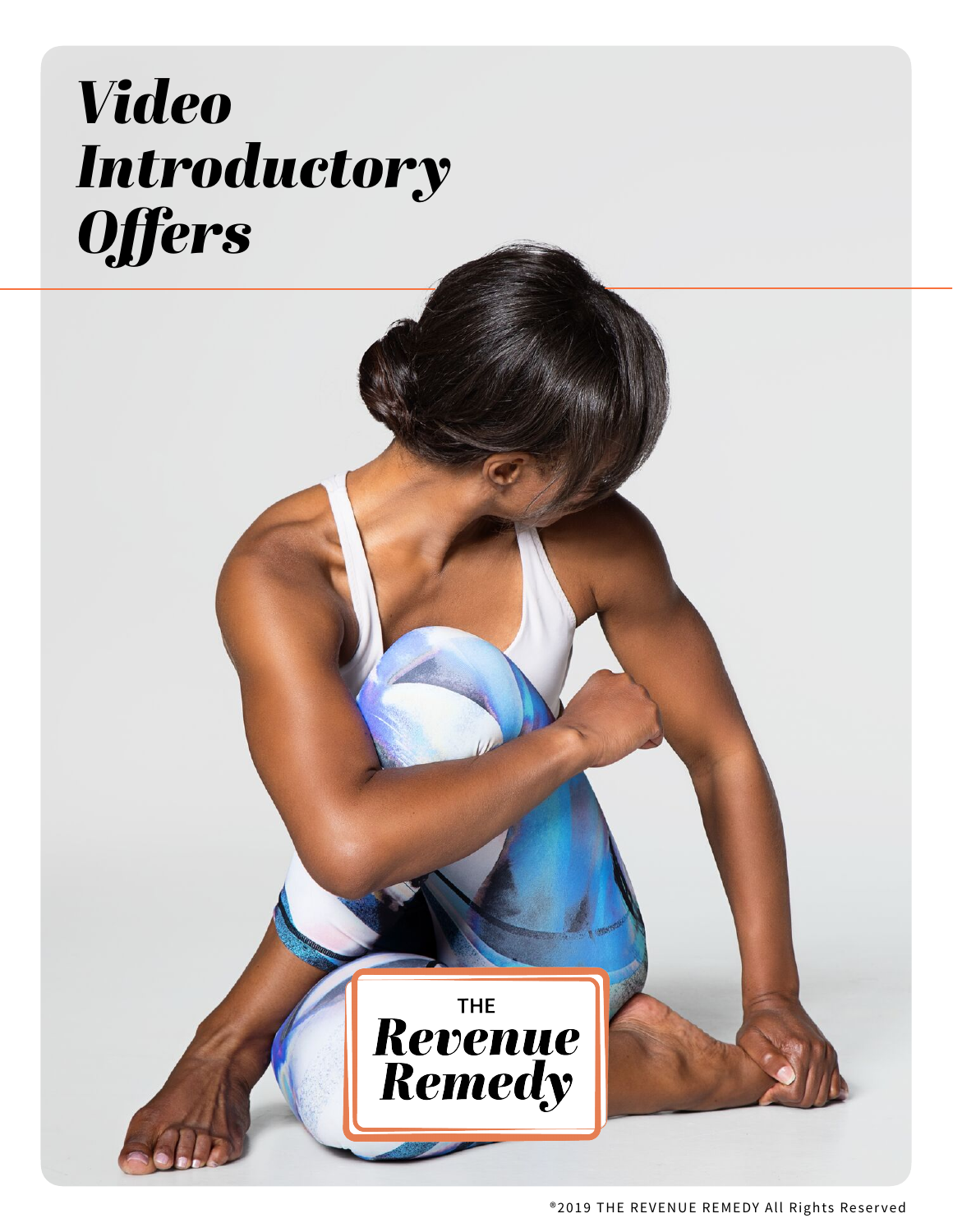You'll be asking these in a natural way, typically off camera just as though this is a conversation. Ideally your videographer will set up two cameras (one front facing and one from the side) so it's easier to edit.

- HOW DID YOU WORKOUT/MOVE/EXERCISE BEFORE YOU CAME TO ?
- WHY DID YOU DO IT?

- WHAT DID YOU LOVE ABOUT IT? ANY ISSUES?
- WHAT CHANGED WHEN YOU CAME TO THE STUDIO?
- WHAT'S HAPPENED TO YOUR LIFE SINCE THEN?
- WOULD YOU EVER GO BACK TO WHAT YOU DID BEFORE?

#### VIDEO INTRODUCTORY OFFERS

Hi! Welcome to **[STUDIO NAME]**. My favorite part is the people and I'm about to introduce you to one of our star students, **[CLIENT NAME]**. He/She's been with us for **[NUMBER]** years/months/weeks, and now, we're going to get to know him/her a little better!

Hey **[CLIENT FIRST NAME]**! How are you today?

Wait for their response and then begin with testimonials.

## **TESTIMONIAL QUESTIONS**

# **SCRIPT TO BEGIN TESTIMONIAL INTERVIEW**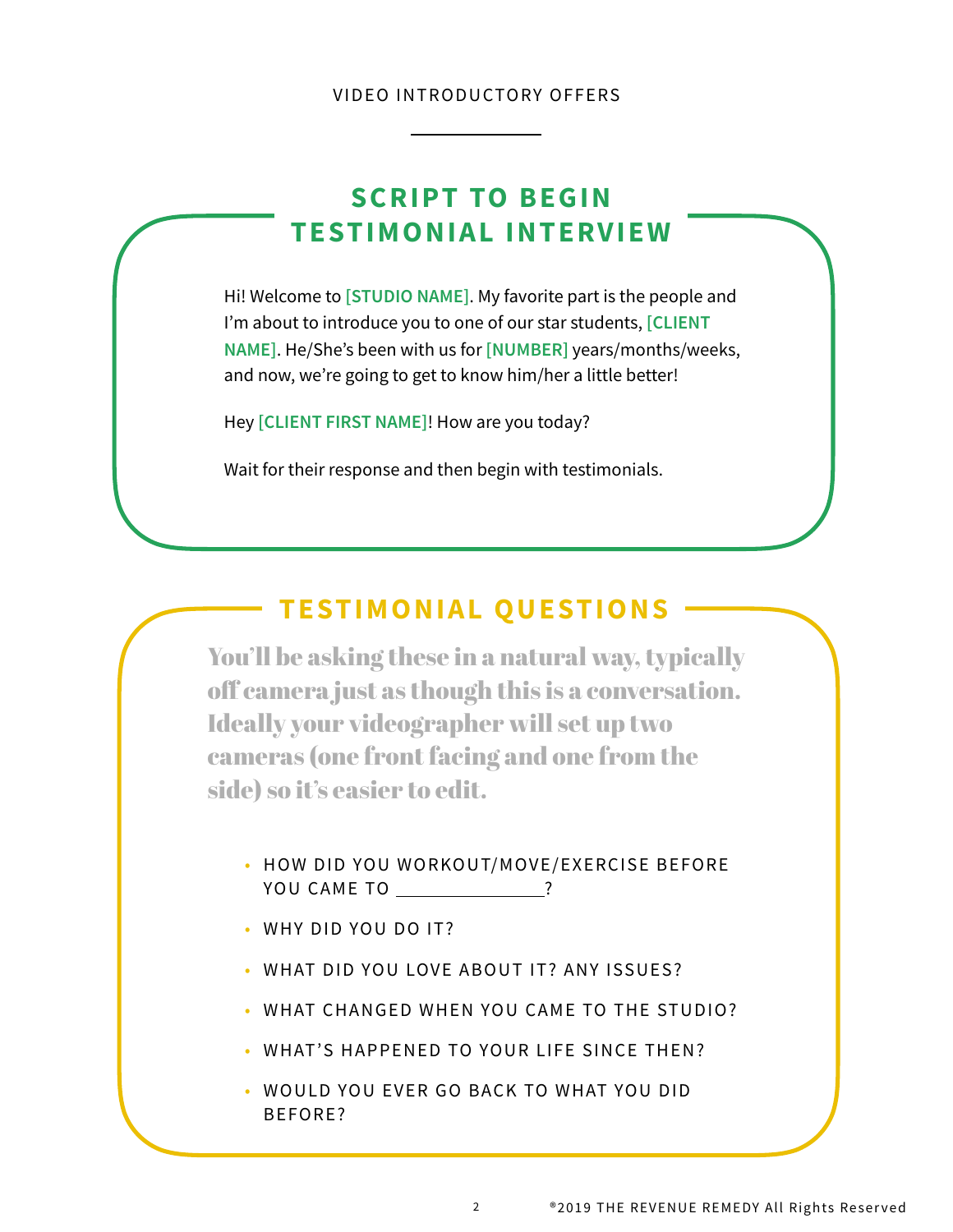## **INTRODUCTORY OFFER SCRIPTS**

# *Option 1*

Find your new happy place at **[STUDIO NAME]** 

# *Option 2*



3 ®2019 THE REVENUE REMEDY All Rights Reserved

# **SHORT FACEBOOK AD COPY**

## *Option 1*

Ready to take us for a spin? We're running a special offer for new members, **[BRIEFLY DESCRIBE OFFER]**. We would LOVE to see you here!

#### *Option 2*

**[STUDIO NAME]**'s a warm, supportive community, and we're always growing! If you're looking for a new studio, we would LOVE to have you. We're offering new members **[BRIEFLY DESCRIBE OFFER]** 

#### *Option 3*

Looking for a new studio? We're offering new members **[BRIEFLY DESCRIBE OFFER]**. Join the **[STUDIO NAME]** family!